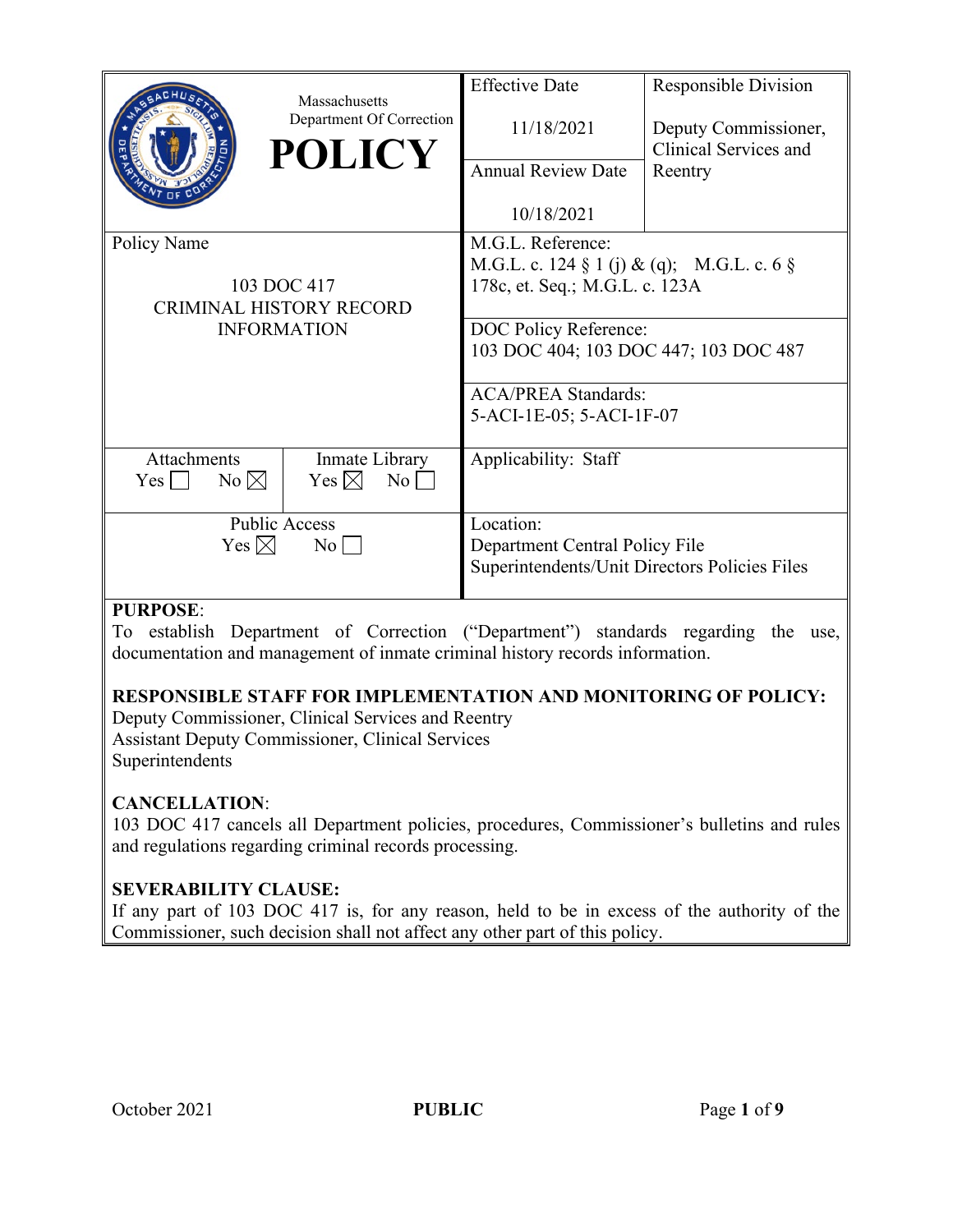# **TABLE OF CONTENTS**

| Definitions<br>417.01                                             | 3 |
|-------------------------------------------------------------------|---|
| <b>General Provisions</b><br>417.02                               | 5 |
| 417.03<br>Initial Criminal History Records Information Reviews    | 5 |
| Subsequent Criminal History Records Information Reviews<br>417.04 | 6 |
| 417.05<br><b>Action and Documentation Requirements</b>            | 7 |
| Training<br>417.06                                                | 9 |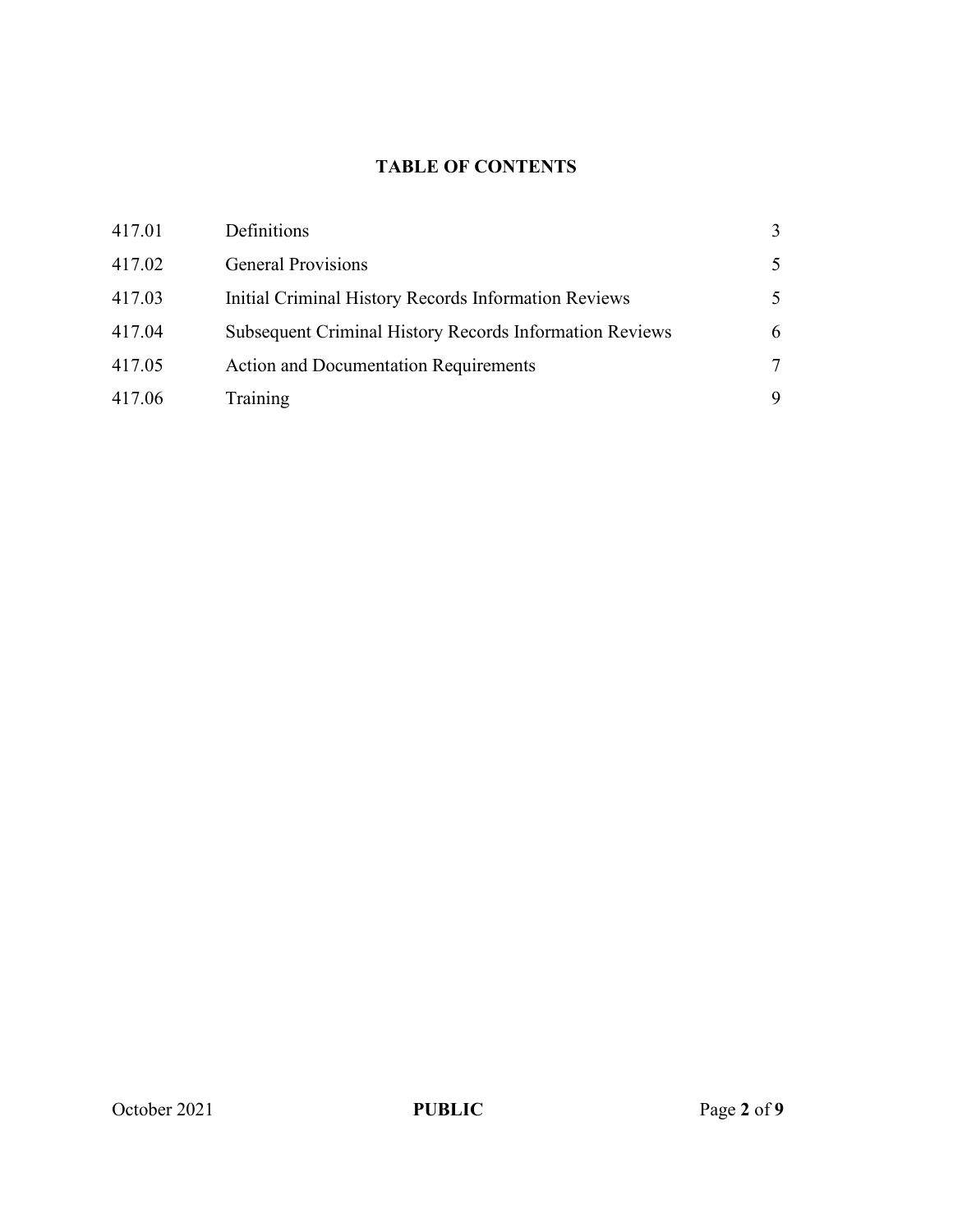#### **417.01 DEFINITIONS**

ANI (Alias Name Index) File: A legacy automated master name index.

Board of Probation (BOP) Report: The report generated from the database of the Office of the Commissioner of Probation which provides information on Massachusetts court arraignments and dispositions (adult and juvenile).

Central Date Computation Unit (CDCU): The unit responsible for executing all sentencing orders of the court and monitoring all date computation for the department throughout the inmate's incarceration, including updating inmate sentence structures with changes in sentencing, paroles, escapes, additional sentences, as well as the processing and approving all certificates of release/discharge as the Commissioner's designee.

Certificate of Discharge/Release: The releasing document for an inmate's final discharge/release from custody.

Civil Commitments: Inmates committed to the Department via a civil court proceeding.

Criminal Offender Management Profiling Alternative Sanctions (COMPAS): The name of the risk and needs assessment used to identify risk and, if necessary, determine specific program needs areas.

Criminal History Systems Board (CHSB): The Criminal History Systems Board provides for and exercises control over the installation, operation and maintenance of the data processing and data communication systems known as the Criminal Justice Information System.

Department of Criminal Justice Information System (DCJIS): Nation-wide computer system which provides access to other state and federal criminal and motor vehicle information including outstanding warrants and criminal records.

Detainee: An inmate in the custody of the Department of Correction awaiting trial.

Inmate Management System (IMS): The Department's automated information system that provides processing, storage and retrieval of inmate related information needed by Department personnel and other authorized users within the criminal justice system.

Inmate: Any individual, whether in civil, pretrial, un-sentenced, or sentenced status, who is confined in a correctional institution.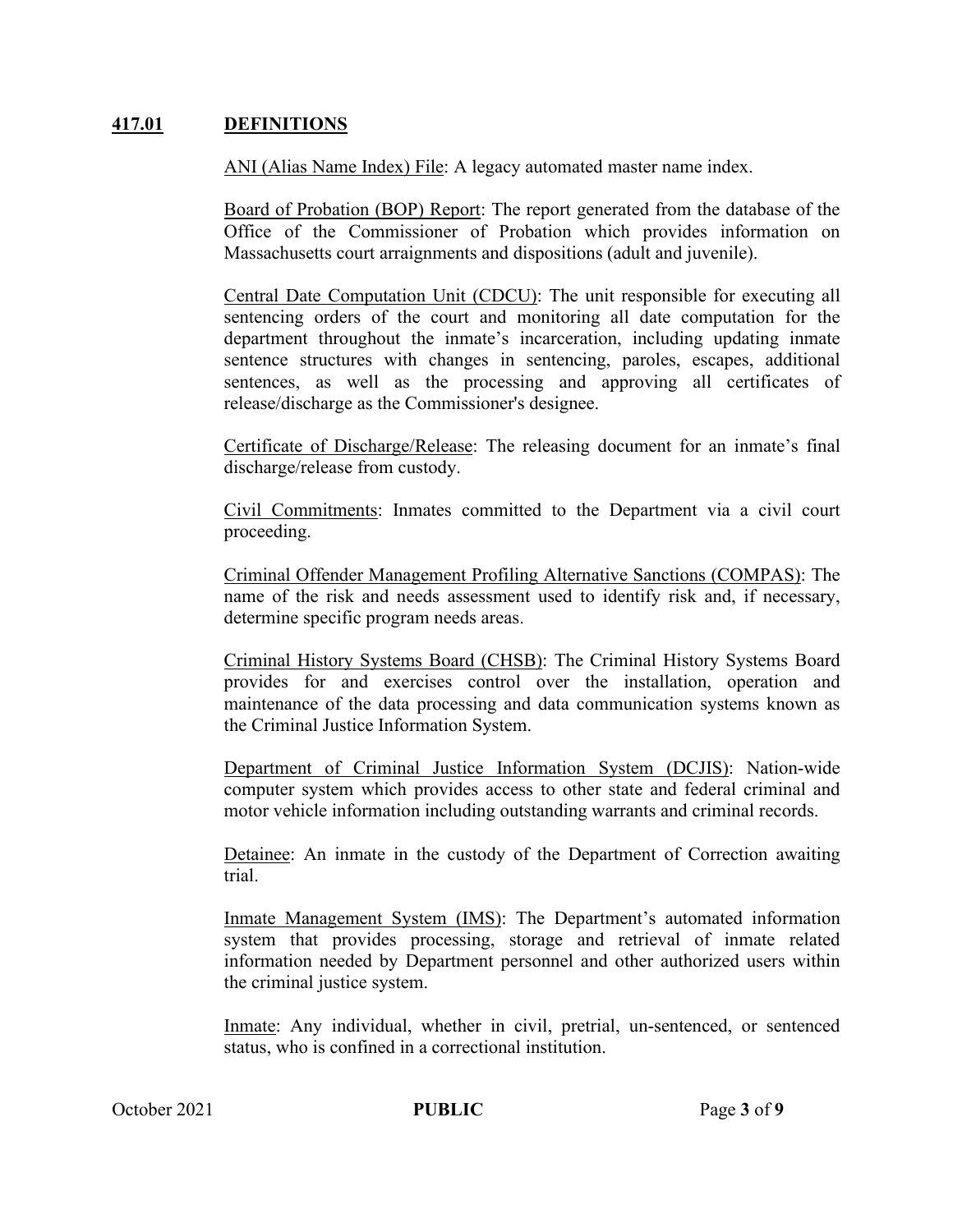Interstate Agreement on Detainers (IAD): an agreement entered into by 48 states, the District of Columbia and the United States which provides for the temporary transfer of inmates who are wanted by other states for trial on criminal charges.

IQ: An out of State Criminal Record Query by name run if QR or other relevant documentation reflects possible out of state cases, or if family information reflects out of state addresses or affiliation.

FQ: An out-of-state criminal record query by state identification number.

Newly Committed Inmate: An inmate in the custody of the Department of Correction who has recently received a sentence.

Parole Violators: An inmate recommitted to custody as a result of violating a condition of parole.

Probation Central File (PCF) Number: The number assigned to an individual by the Probation Department, and is on the BOP report.

Probation Surrenders: An inmate committed to custody as a result of violating a condition of probation.

QWA/NCIC (National Crime Information Center): Nation-wide computer database holding details of an outstanding warrant entered by the agency holding the warrant.

QH: A computerized check which identifies an individual's FBI number.

QR/Triple I (Interstate Identification Index): A computerized check used to obtain criminal records from the FBI and/or participating states maintaining a record on the subject.

Returns from Escape: An inmate who returns from escape status.

State Identification (SID) Number: The number assigned to an individual by any state upon its receipt of the subject's first arrest fingerprint card submission. In Massachusetts the number is assigned by the Massachusetts State Police State Identification Section.

Writ of Habeas Corpus: A court order to transport an inmate to court.

Warrant Management System (WMS): The electronic Massachusetts Trial Court warrant system.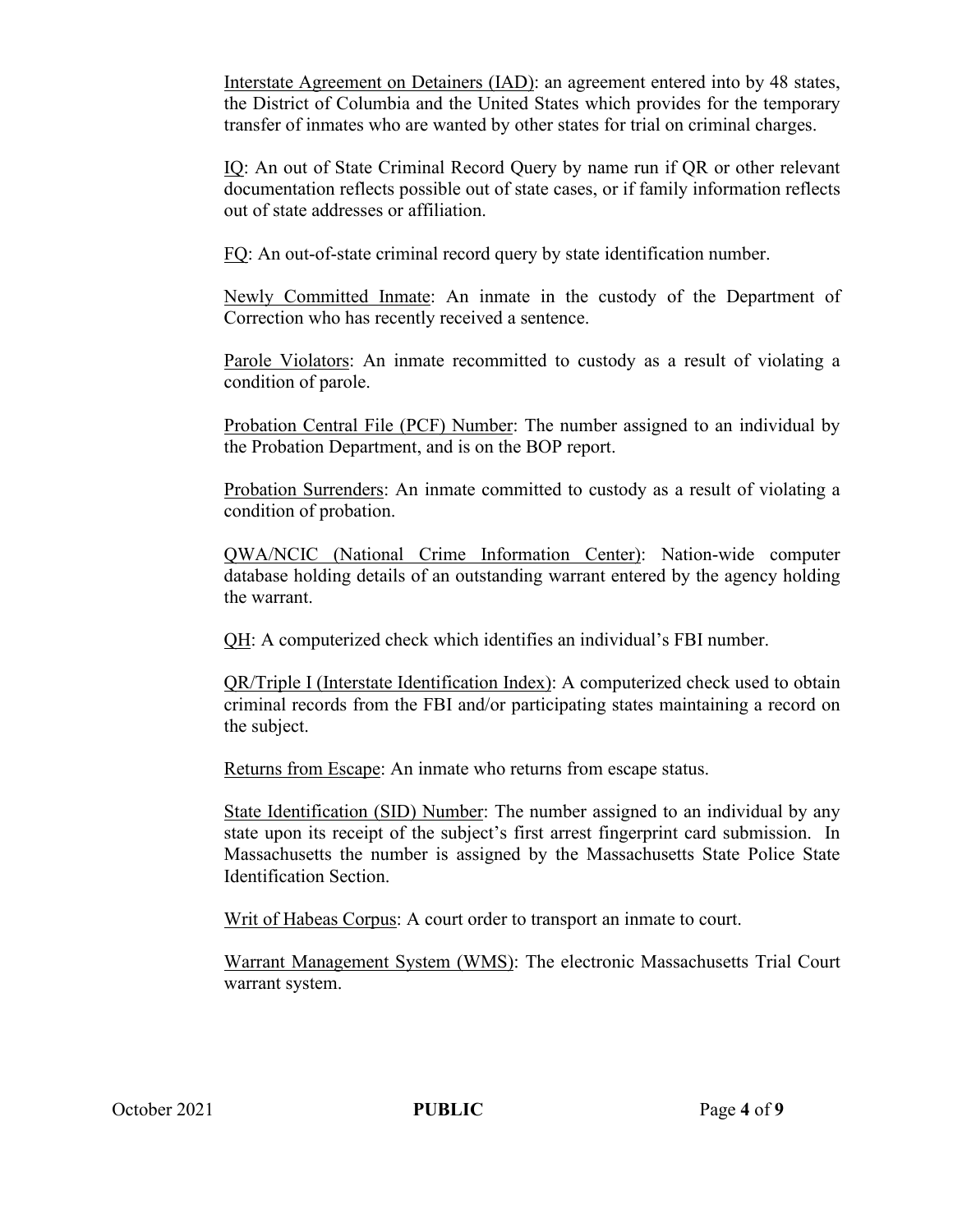## **417.02 GENERAL PROVISIONS**

- A. Superintendents shall assign Correctional Program Officer(s) to be responsible for the use, documentation and management of inmate criminal history records information.
- B. Assigned staff shall review all relevant information, including but not limited to, information in IMS, the six (6) part folder, mittimus, intake documents, booking and admissions data, date computation, Board of Probation (BOP) Criminal Justice Information Systems (CJIS) records, to form a criminal history and document information critical to the classification and risk assessment process.
- C. All relevant information received at any time relating to an inmate's criminal history shall be communicated to the assigned staff for review and inclusion into IMS or other applications (including, but not limited to, M.G.L. c. 209A Abuse Prevention Orders, additional sentences, resolution of outstanding legal issues and requests to notify).
- D. Assigned staff shall be responsible for, documentation and management of Inmate Criminal History Records Information for all inmates excluding detainees and civil commitments. However, detainees and civil commitments shall be run in accordance with M.G.L. c. 6 § 178c, et. Seq. and M.G.L. c. 123A or as deemed necessary by the Superintendent or assigned staff. Massachusetts inmates in County, Federal or out of state custody shall have their initial criminal history records information formed by assigned reception site staff. However no action on pending issues will be taken until the inmate is returned to our jurisdiction or at the time CDCU staff begins preparation of Certificate of Discharge/Release. Upon return to the Department of Correction's custody, all procedures outlined in 103 DOC 417 shall apply.
- E. Any DCJIS information obtained by DOC staff and disseminated to a third party, whether or not the third party is CORI cleared by the Criminal History Systems Board, shall be documented in a log and the record of that release of information shall be maintained for a minimum of one (1) year. The record will include the name of person to whom it was released, his/her/their employing agency (if any), the date of the release, and a detailed description of the material disseminated.

#### **417.03 INITIAL CRIMINAL HISTORY RECORDS INFORMATION REVIEWS**

A. Assigned staff at any institution receiving new inmates shall conduct a thorough initial criminal history records information review for all newly admitted inmates including: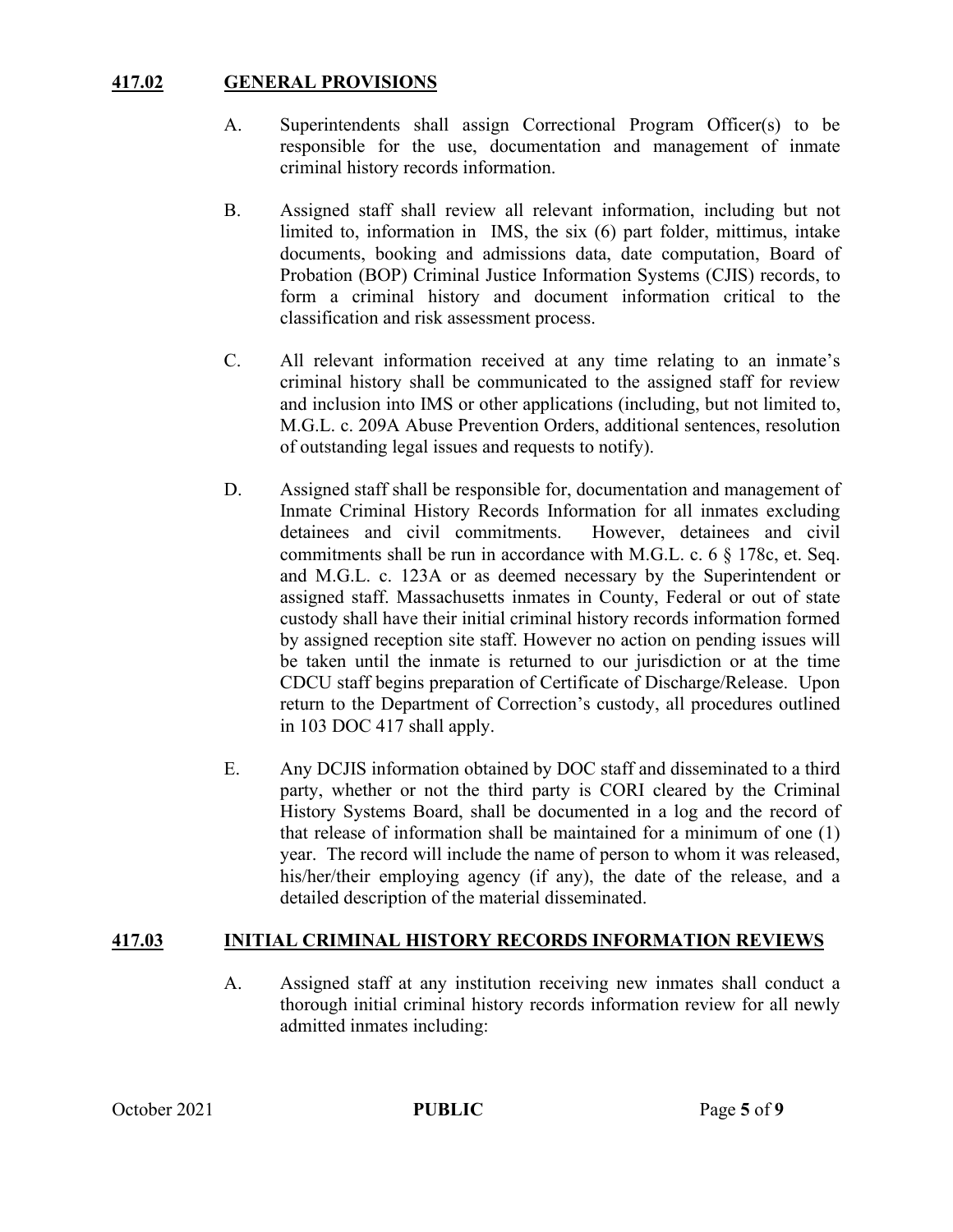- 1. Newly committed; (except inmates committed on consecutive sentences with no break in custody);
- 2. Inmates admitted following a break in custody (e.g., parole violators, probation surrenders, and returns from escape);
- 3. Federal, County, and out of state inmates admitted directly to a Department institution from the court or another jurisdiction; and
- 4. Civil Commitments in accordance with M.G.L. c. 6 § 178c, et. Seq. and M.G.L. c. 123A or as deemed necessary by the Superintendent or assigned staff.
- B. Criminal History Records Information shall be compiled by a review of all relevant information gathered by Department staff as well as running the following CJIS information checks.
	- 1. BOP (Board of Probation);
	- 2. QWA NCIC(National Crime Information Center);
	- 3. WMS (Warrant Management System);
	- 4. QH (Identifies FBI #)
	- 5. QR/Triple I (Interstate Identification Index) if QH is positive;
	- 6. MA FQ if QR/Triple I does not produce a record;
	- 7. IQ (Out of State Criminal Record Query by name) if QR or other relevant documentation reflects possible out of state cases, or if family information reflects out of state addresses or affiliation; and
	- 8. FQ (Out of State Criminal Record Query by State Identification Number) if a SID number is available via IQ or Triple I.
	- 9. ANI To locate alias names, dates of birth and SSN for those inmates whose criminal history pre-dates 1991.
- C. The assigned staff shall run the required initial CJIS information checks, for action, use, documentation and management of the criminal history records information. Information shall be entered into the COMPAS screens or other applications in advance of initial classification.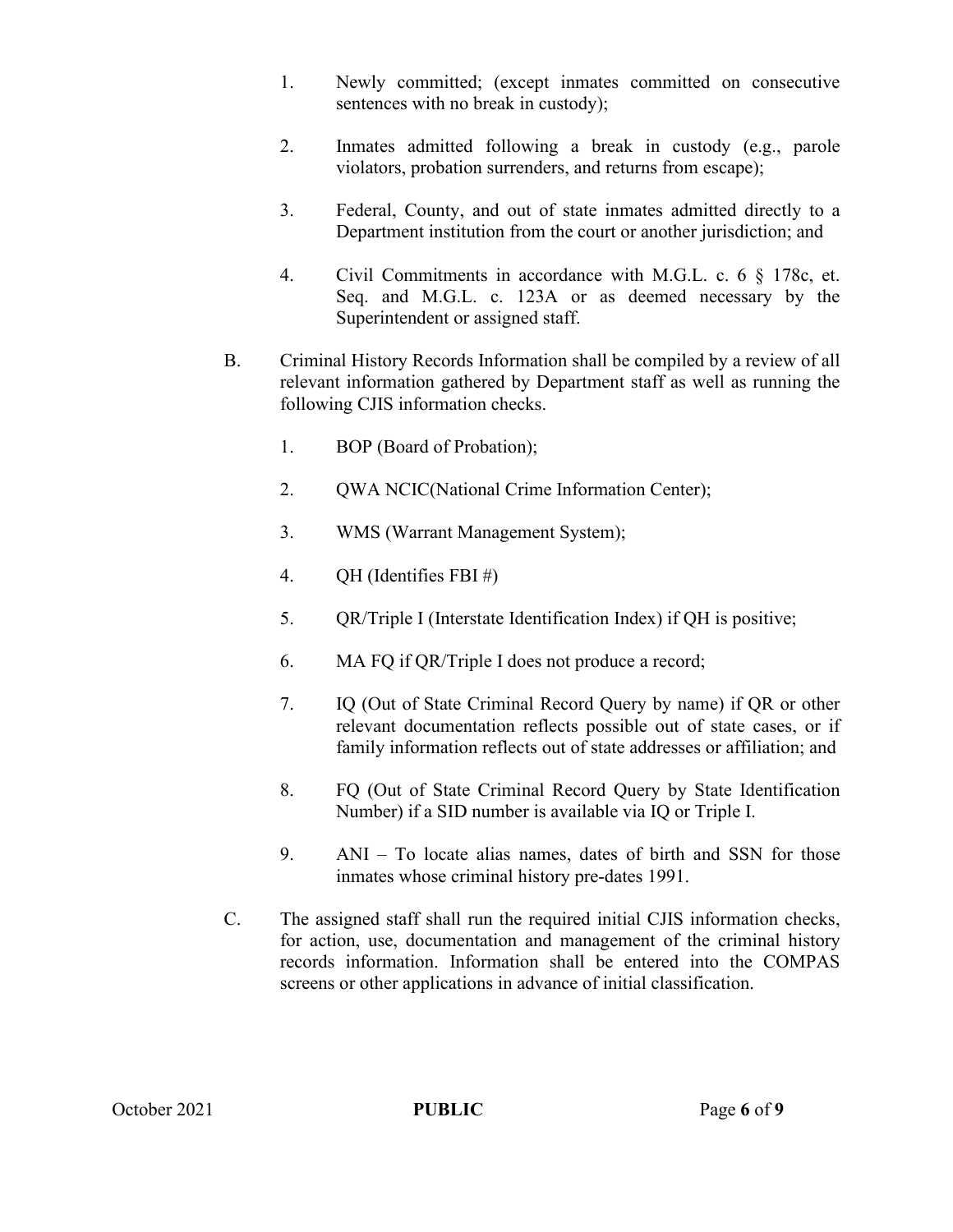### **417.04 SUBSEQUENT CRIMINAL HISTORY RECORDS INFORMATION REVIEWS**

- A. Assigned staff at all institutions shall re-run CJIS information checks in order to identify and document any outstanding legal issue, probation matters, or open criminal cases as well as in preparation for an inmate's final release (CDCU staff) as follows:
	- 1. Subsequent CJIS information checks shall be completed as outlined in 103 DOC 417.03 (B) (1)-(8).
	- 2. Subsequent CJIS information checks shall be run every two (2) years to identify potential new issues and for quality control and prior to a transfer to a minimum or pre-release security institution or out of state. Any results that would prevent a transfer shall be immediately reported to the Institutional Director of Classification for review and appropriate action which may include canceling or postponing the transfer.
- 3. CJIS shall be run on an annual basis until all outstanding legal issues are resolved.
	- 4. CJIS shall be run by CDCU staff in preparation for a release via certificate of discharge/release and by assigned institution staff in preparation for release via certificate of parole, in accordance with 103 DOC 404, *Inmate Release Policy*.
	- 5. CJIS checks do not need to be run on sentenced male inmates releasing from a "B" sentence remaining on "A" (or vise versa), or on inmates being re-committed on a MA state prison or reformatory F&A sentence. However CJIS checks must be run for male inmates remaining in DOC custody on a civil commitment or on a HOC sentence where the DOC has agreed to house the inmate. CJIS checks for sentenced female inmates do not need to be run for females remaining in custody at a DOC institution on a consecutive sentence, or on a concurrent sentence upon expiration of a shorter sentence.

#### **417.05 ACTION AND DOCUMENTATION RESPONSIBILITIES**

A. CJIS queries shall be run for all alias names and known combinations of inmate information (e.g., names, dates of birth, social security numbers, SID numbers, PCF numbers). For female inmates these queries shall be run during initial CJIS checks, subsequent checks and release preparation checks or as directed by the Superintendent or designee; for male inmates these queries shall be run during initial checks, subsequent checks and release preparation checks. All queries and combinations run shall be documented in the IMS Update CJIS Query screen.

October 2021 **PUBLIC** Page 7 of 9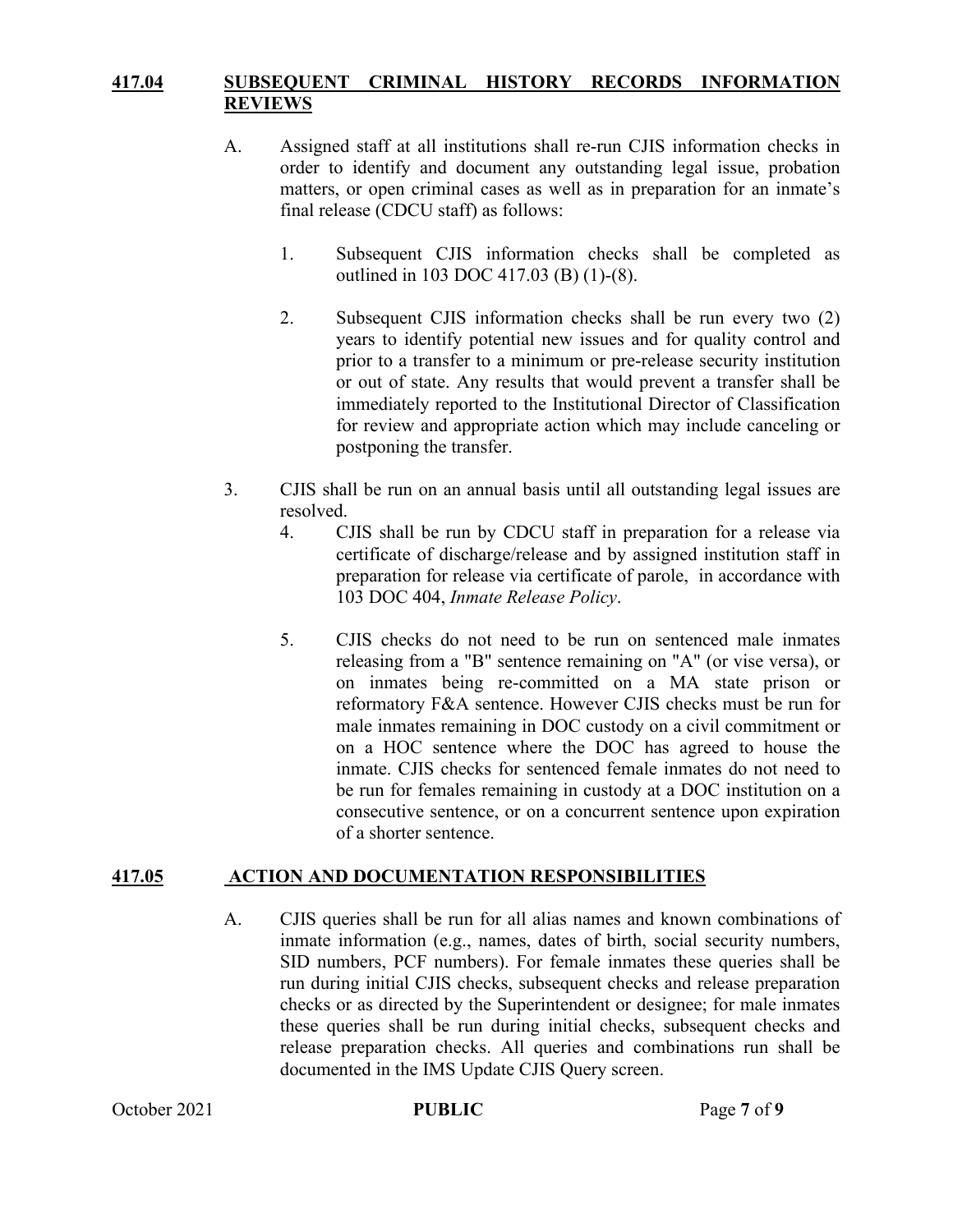- B. The initial CJIS queries completed upon commitment, the most recent subsequent queries and any queries run in preparation for a release shall be filed in the six-part folder.
- C. Assigned staff shall utilize the CJIS information and other relevant sources to document criminal history records information and shall input the information into COMPAS screens or other applications as follows:
	- 1. Collect criminal history records information that relates to criminal history information, risk assessment factors, and objective classification factors and enter it into the COMPAS application;
	- 2. Identify sex offenders in accordance with 103 DOC 447, *Sex Offender Identification* and enter it into the IMS Identify Sex Offender screen. If the inmate is serving ninety (90) days or less, the Central Date Computation Unit (CDCU) will notify the respective institution's Criminal History Records staff to complete the sex offender identification process;
	- 3. Document any escape information gathered from the CJIS checks in the IMS Escape History screen and update if necessary;
	- 4. Identify and link any prior commitment numbers and enter the information into the Link Prior Commitments screen;
	- 5. For criminally sentenced inmates only, determine if a DNA sample is required in accordance with the criteria identified in 103 DOC 487, *DNA Sample Collection* and enter the information in the DNA/CORI section of the IMS Legal Issues screen accordingly;
	- 6. Identify any possible Immigration and Custom Enforcement (ICE) issues and notify CDCU's Immigration and Custom Enforcement CPO for further review. ICE/Legal Issue screens in IMS will be updated by ICE CPO.
	- 7. Document legal issues including, but not limited to, outstanding charges, probation matters, and fines. Additionally, all open restraining orders against the inmate, lodged by the inmate or self reported by the inmate shall be identified. Assigned staff shall also verify all cases or issues noted as open on a CJIS query by contacting the court or probation department or by other appropriate means. All information shall be entered in the IMS Legal Issues screen and associated Probation/Fines section;
	- 8. Assigned staff shall take appropriate action to initiate and manage the resolution of any and all outstanding issues and document them